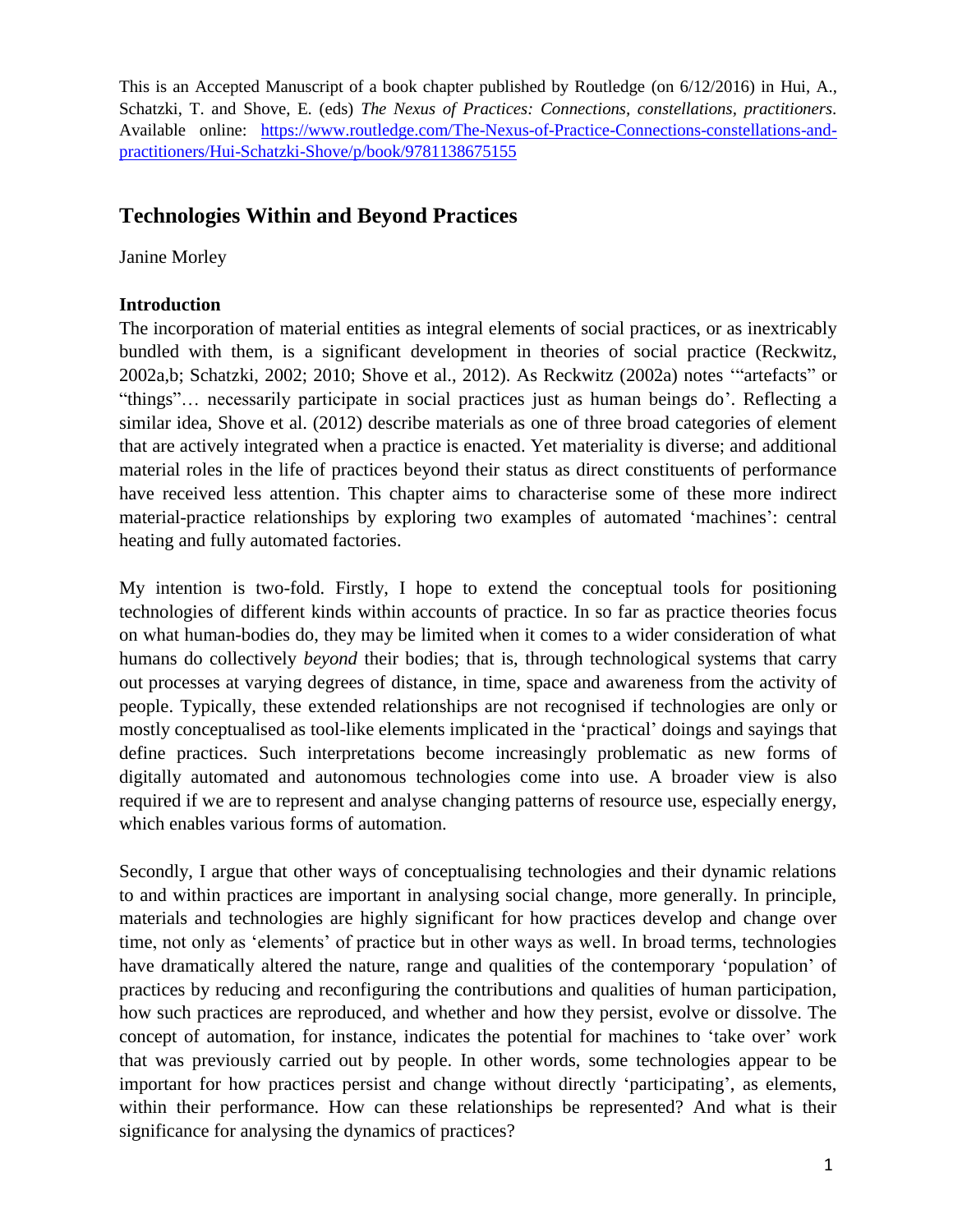To explore these questions, I start by examining how technologies have been positioned within theories of practice. The idea that practices are comprised by elements and that they change as these elements and their inter-relationships change has been central to developing understandings of social change in terms of practices (Shove et al., 2012). Although valuable, I argue that such conceptualisation of materials and of their role in change is limited. In the second section, I provide an example: I consider how automated machines are powerfully implicated in modulating another mechanism by which practices change as 'populations' of practitioners change. In the third section, I extend the example of automated production to the contemporary phenomenon of 'fully' automated factories, and also draw on a contrasting example of automated central heating, to conceptualise a variety of relationships between automated technologies and practices that form interconnecting constellations of practices and materials. In the fourth section, I reflect on what might be distinctive about the dynamics of such machine-practice relationships.

#### **Materials as Elements of Practice and Beyond**

The idea that '"artefacts" or "things"… necessarily participate in social practices just as human beings do' (Reckwitz, 2002a; 208) is largely derived from the ideas of Latour, and others within Science and Technology Studies, who argue that action is 'distributed' between people and objects (or 'non-humans') such that 'implements… are actors, or more precisely, *participants* in the course of action waiting to be given a figuration' (Latour, 2005: 71, original emphasis). In incorporating this line of thinking, Reckwitz (2002a: 221) remarks that '[T]he things handled in a social practice must be treated as necessary components for a practice to be "practiced"'. Yet they are not the only components, as indicated in Reckwitz's (2002b: 249) much cited definition of a practice as:

'a routinized type of behaviour which consists of several elements, interconnected to one other: forms of bodily activities, forms of mental activities, "things" and their use, a background knowledge in the form of understanding, know-how, states of emotion and motivational knowledge'.

Drawing on this general idea, Shove, Pantzar and Watson identify three broad kinds of elements (material, competence and meaning), which constitute practices when actively integrated by practitioners (Shove and Pantzar, 2005; Watson and Shove, 2008; Pantzar and Shove, 2010; culminating in Shove et al., 2012). These elements define the practice as an entity distinct from other activities, act as a set of 'resources' that organise the practice, and are themselves constituted through instances of engagement in the practice (performances). Through this recursive interplay, practices come into being as links between elements are established through performances, evolve as new elements and/or new interlinkages are (per)formed, and disappear as links are broken. That is, practices change as the elements of which they are composed change, or as relations between these elements is reconfigured.

However, when viewed as 'things and their uses' or as 'things handled' material elements are conceptualised as tools or implements. Indeed, the concept of the *active* integration of elements,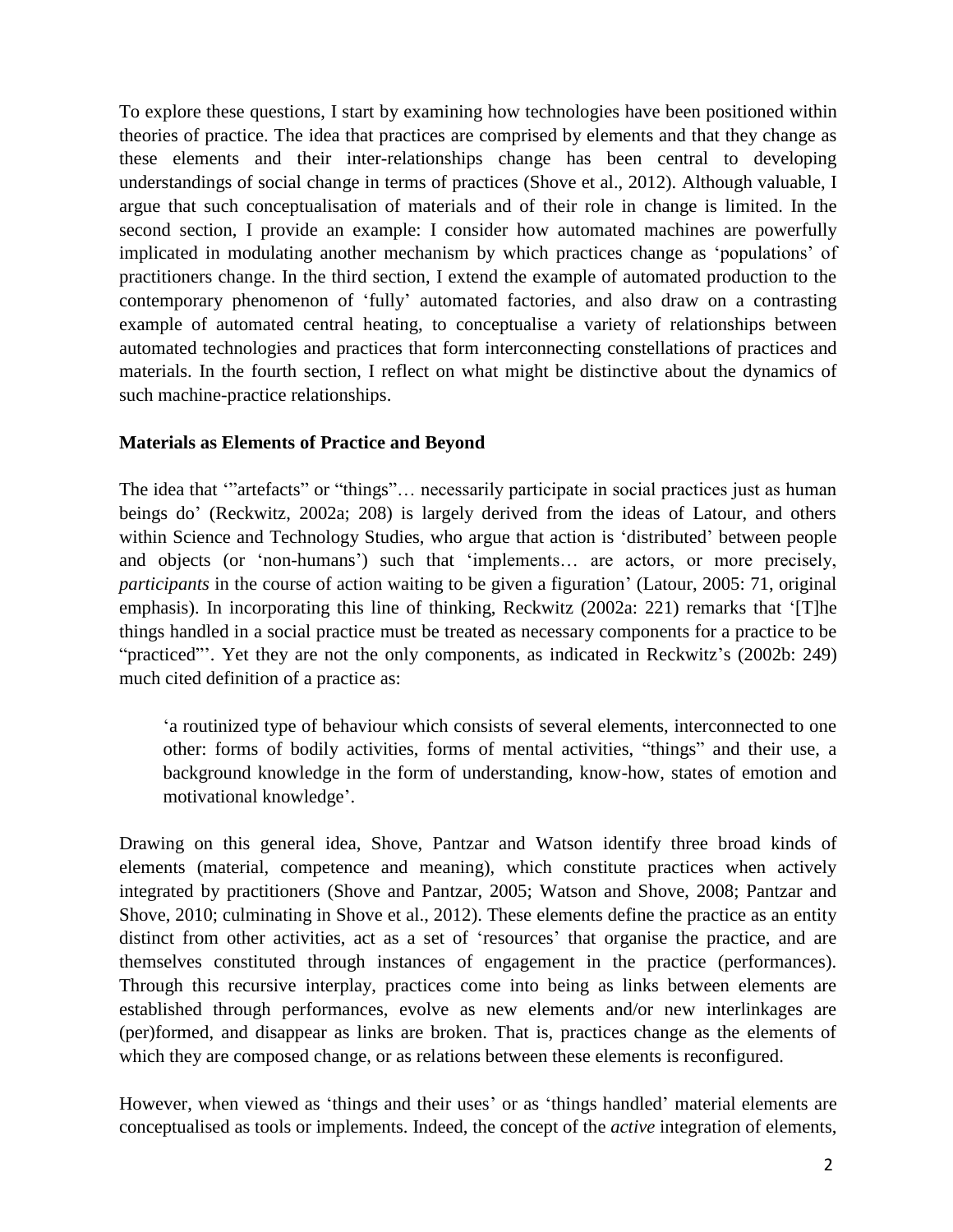as performed by the practitioner, tends to focus on materials that are directly mobilised, attended to or manipulated in practical activities. But as Rinkinen et al. (2015: 1) remark, objects are encountered and engaged in multiple relations beyond 'enactment of social practices'. It seems other kinds of materials and relationships figure in the lives of practices, too.

Arguably, the category of materials, or material elements, in the plural is also problematic by its apparent reference to discrete and bounded physical entities, 'encompassing objects, infrastructures, tools, hardware and the body itself' (Shove et al., 2012: 23). Yet also referred to by Shove et al. (2012) as materiality, this category is reasonably interpreted more broadly: to represent the inherent materiality of doing and saying including structures in and on which this takes place, aspects of the environment like air and water, as well as less tangible phenomena such as sound and heat. As a dimension or aspect of practice, materiality involves but is not necessarily synonymous with, the material entities that are present or necessary.<sup>1</sup> Specifically, the *relationships* and interactions between entities, such as bodies and technologies, might also be considered as part of the materiality of practices.

Yet the conceptualisation of materiality *within* practices is not my departure point. Instead, I focus on relationships that appear to matter *beyond* performance, at least, of single practices. This is the case with automated machines that carry on forms of 'activity' that are distanced, in different ways, from the flows of human activity, and as such would normally be absent from an account of materiality *in* practice. Accordingly, the potential roles of such materials in giving form and shape to practices and to the mechanisms by which they change is also not fully captured by a discussion of 'material elements'.

In this respect, Schatzki's (2002; 2010) framing of materiality as material arrangements that are linked to, but conceptually distinct from, practices is of interest. Here, practices and material arrangements each provide a context for the other and are accordingly bundled together, persisting over time in interlinked patterns. Whilst 'practice-arrangement nexuses' (Schatzki, 2010: 130) or 'bundles' (Schatzki, 2012) are not dissimilar from Shove et al.'s (2012) notion of practices (Schatzki, in press), the concept of material arrangements is not restricted to the materiality of practice performances. This allows Schatzki (2012: 4) to list a number of other ways in which 'practices effect, use, give meaning to, and are inseparable from arrangements while ... arrangements channel, prefigure, facilitate, and are essential to practices' through relations of causality, prefiguration, intelligibility, intentionality and constitution (Schatzki, 2010; 2012).

From this perspective, artefacts like machines have a certain default independence from practices, even though they are necessarily linked to them in a variety of ways. The challenge therefore comes not in thinking about *whether* the automated processing undertaken by machines is related to practices, but *how*. Specifically, are other interrelations, beyond co-

 $\overline{a}$ 

<sup>1</sup> One might also argue that such artefacts or physical entities are themselves not *only* material, but also constituted through meanings, capabilities and processes. I explore a related 'relativistic' notion (Ihde, 1990) that artefacts can only be defined in relations, rather than as things in themselves later in the chapter.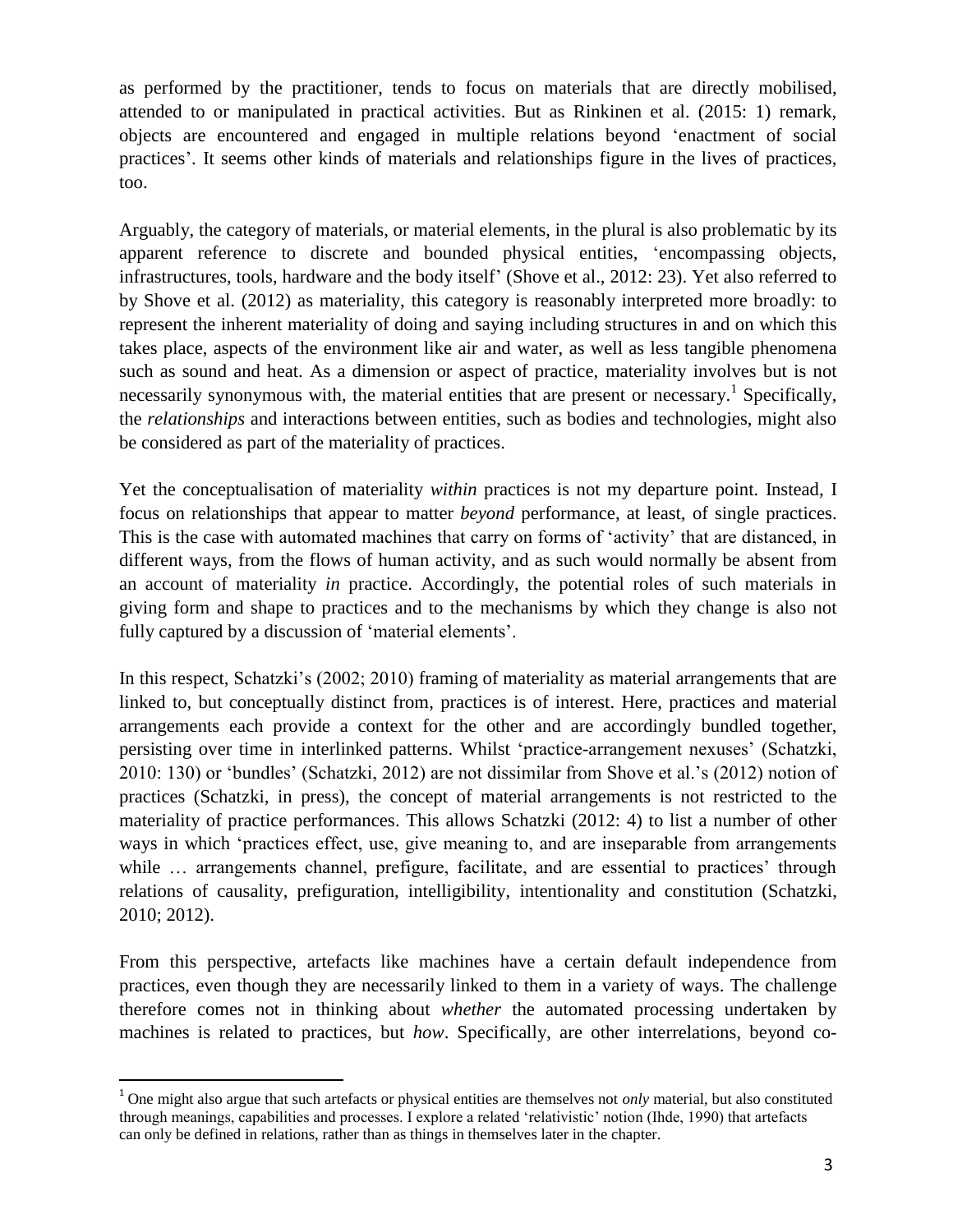constitution, salient in positioning and understanding such machines in practice theoretical accounts, especially those concerned with processes of change and stability? And how are these relations performed through bodily interactions? This is implied since, to Schatzki, as to Shove and colleagues, the actions involved in practices are 'bodily doings and sayings… that people directly perform' (Schatzki, 2002: 72).

It is worth noting before proceeding, that for purposes of clarity, and despite my comments above, I continue to refer to machines as examples of 'materials' following the established understanding of this category as one of physical entities, including artefacts. More specifically, I understand machines to be examples of technologies, again understood as artefacts (Mitcham, 1994) and, in particular, ones that in any given historical period 'materialise' relatively new adaptations in design, techniques or tasks.

#### **Modulating Human Participation: When Machines 'Take Over'**

The account developed by Shove et al. (2012) has more to say about what is involved in the conduct, reproduction and dynamics of practices than is captured in the language of elements alone. Specifically, in addition to changes in the elements of practice, and their interconnections, they note that practices also change as the populations of practitioners who sustain them change, and as the connections between practices change (Shove et al., 2012; Watson, 2012). Some connections between practices are formed as elements circulate between them or are competed for; but not all connections are of this kind.

For instance, Shove et al. note that 'the contours of *any one* practice – where it is reproduced, how consistently, how long, and on what scale – depend on changing populations of more and less faithful carriers or practitioners' (2012: 63, emphasis in original). In other words, who undertakes a practice, and how, has implications for how that practice changes from within, through the creation and circulation of variety (thus the configurations of elements). In addition, if practices can be seen to colonise 'peoples' time and energy' (Shove et al., 2012: 65) these are important 'resources' by which practices connect to each other, for example, through forms of competition and collaboration. In simple terms, time spent 'energising' one practice cannot be spent on others, with the exception of multi-tasking and blending of multiple practices (Shove et al., 2012).

It is therefore important to reflect on the ways in which forms of participation are modulated and mediated through material relations, and therefore how they might figure as a source (and also an outcome) of change. For example, Shove, Watson, Hand and Ingram (2007) describe how the re-design of materials as inert as radiator fittings or varnish enables people with lessspecialist skills and experience to use an apply these products. This is important for who can get involved in home improvement and hence how DIY and professional practices are reproduced. Equally, ready meals and pizzas are forms of technology that modulate and in a sense delegate the competencies involved in making dinner, and thus influence who cooks at home, and what it means to do so. Moreover, with the development of digital technologies, there is increasing debate, and also concern, about the re-distribution of knowledge and service work to programmable machines in post-industrial economies (e.g. Ford, 2015).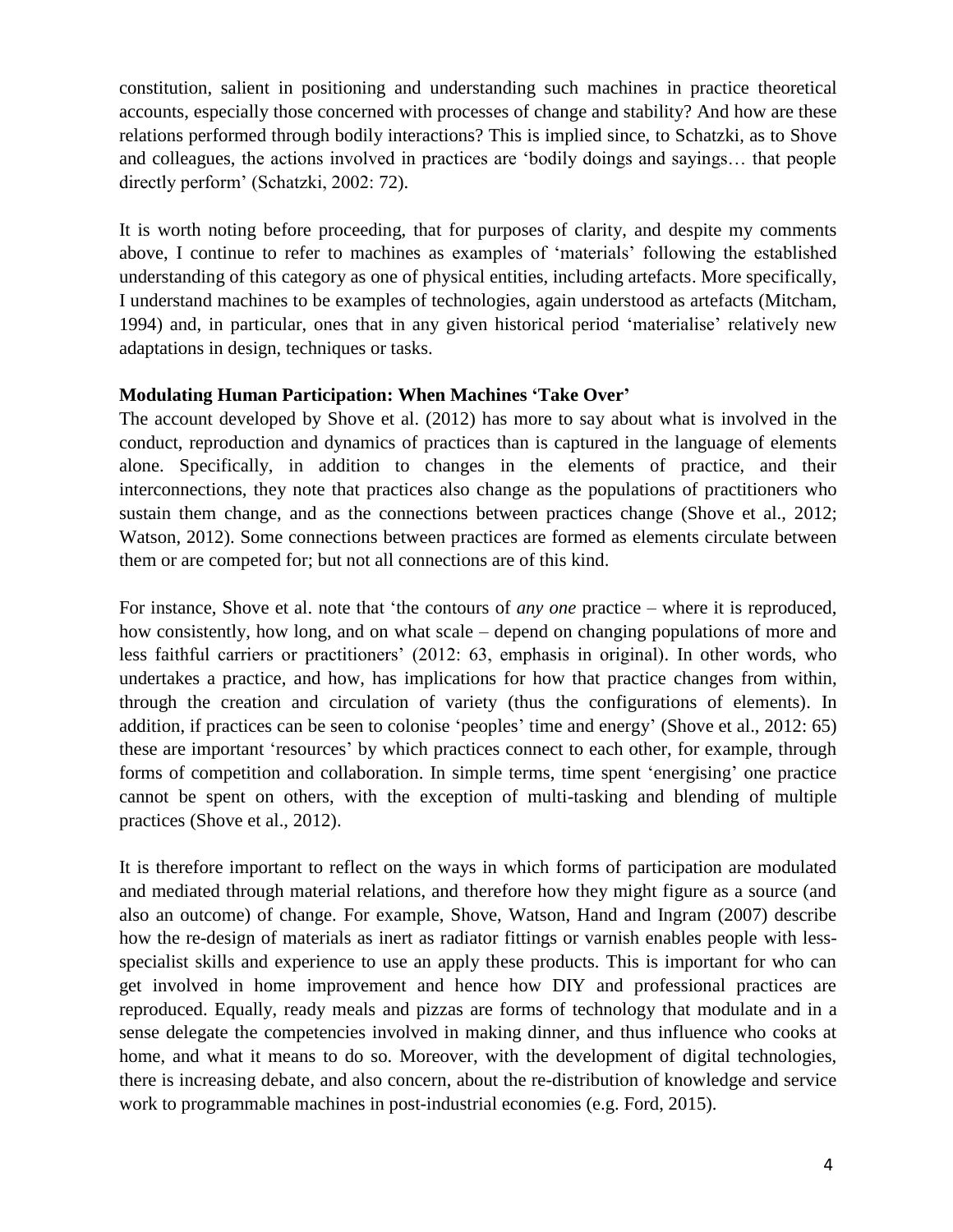Indeed, there is no shortage of narratives that explain or foretell dramatic social changes as a result of new or different technologies. Machines, as contrasted against tools, have been the focus of much of this debate (e.g. Hegel, Marx, as discussed by Heilbroner, 1967; Mumford, 1934; Illich, 1973; Schumacher, 1989). The following account is provided by Leder in an endnote to his book 'The Absent Body' (1990: 179-181), drawing on Tondl's (1974) categories of technology. It is characteristic of a widespread understanding of the significance of machines, but is also notable for its focus on the body.

Tondl (1974) outlined three broadly chronological stages of technological development in which the 'body-implement relationship' differs (Leder, 1990: 179). The first phase is an era of 'tools proper' that are wielded and powered by the body. Through skilled use, such tools become habitually incorporated into experience in an 'embodiment' relation, defined by a diminishing awareness of the tool itself, as a focal object. Tondl's second phase of technology is characterised by machines, which are devices powered by non-human energy sources, originally 'natural' ones such as water and animal power and later mechanical power. People are still involved in working with machines, but in a very different way: they guide and control machines but do not provide the motive force. This places the body into a mode of 'background disappearance' (Leder, 1990: 180), having a supporting relationship to the machines whose 'needs and rhythms' provide the 'pattern for the work' instead of those of the human body. The third phase is one in which 'automated machines' carry out many of the control functions for themselves, through monitoring and regulation. Leder suggests 'direct bodily involvement is even further reduced… primarily because it has been put out of play' (1990: 180).

In this account, three categories of technology are defined by their interplay with humans, and specifically by whether the body 'powers' them and/or 'controls' them. It echoes Mumford's (1934: 10) typology of technology in which the 'essential distinction between a machine and tool lies in the degree of independence in the operation from the skill and motive power of the operator'. As Mitcham (1994: 168) notes, this is a key shift since: 'as the machine becomes increasingly independent of direct human energy input, it becomes not just a static object but the bearer and initiator of operations or of special physical, chemical or electrical processes'. In other words, whilst tools are 'handled', or otherwise controlled directly and thereby 'participate' in the activities that comprise social practices, machines denote a degree of autonomy from direct bodily power/energy and intervention. As machines are developed and deployed, there are exchanges between human and technological 'participation' in work. In essence, Leder's account is of the progressive 'taking over' or 'delegation' (Latour, 2005) of previously human roles by or to technologies resulting in the effective reformulation (or even dissolution) of former production practices.

Before turning to consider this outcome in more detail in the next section, it is worth noting that such general narratives should be treated with caution; and this is no exception. Firstly, the idea that the transfer or 'delegation' of work from people to machine (or vice versa) are ever directly or successfully achieved must be tempered. As Latour (2005: 70) warns, the term delegation should not be taken to imply that people (as *Homo faber*) are fully in control of what technologies do, or that they deliberately hand over certain aspects of work and responsibility to them (machine or tool). Instead, and as Ruth Schwartz Cowan (1989) argues in her analysis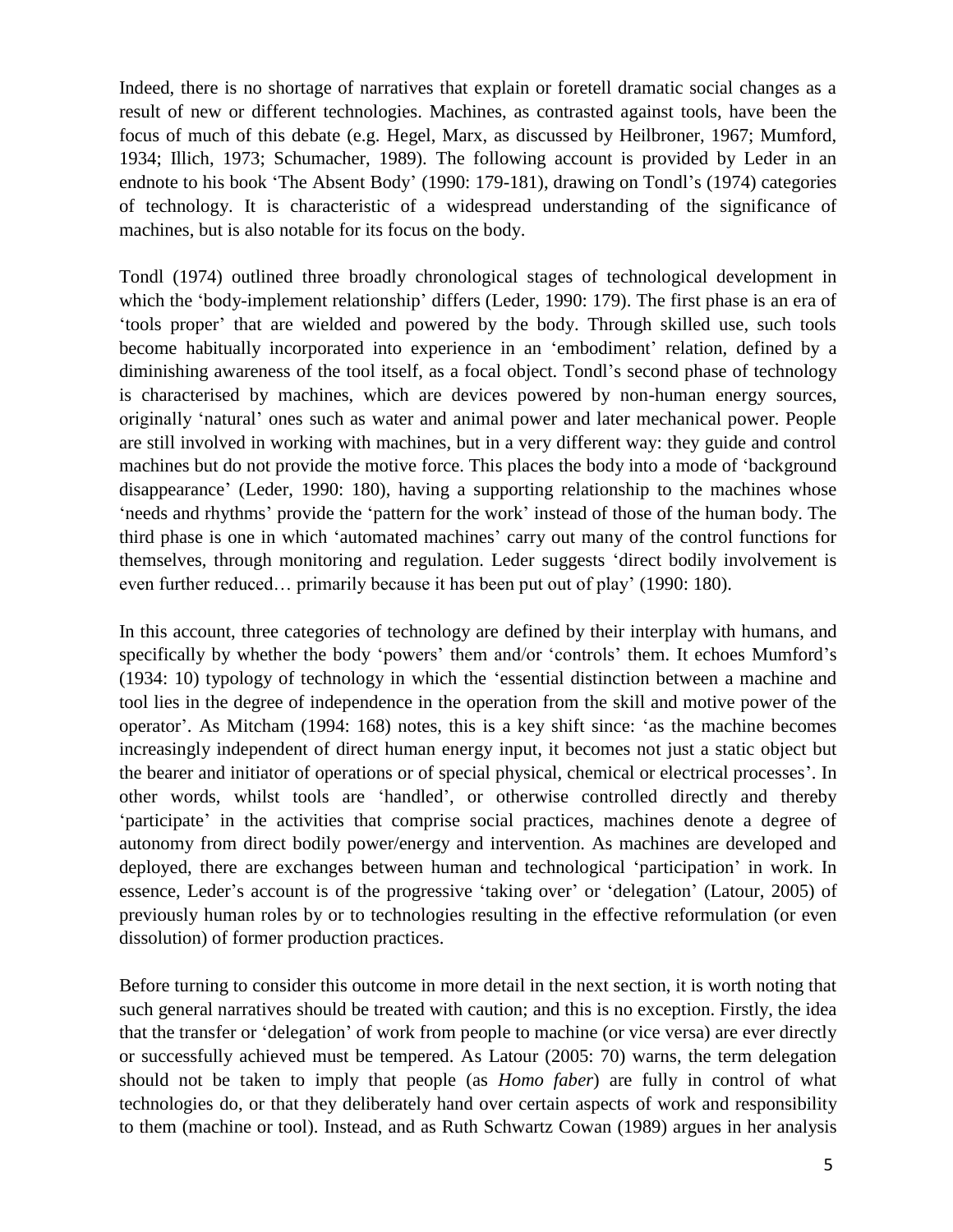of the changing nature of female domestic work over the  $20<sup>th</sup>$  century, technologies designed to automate and ease (house) work, have had unintended consequences, often introducing new forms or standards of work of their own. Moreover, not everything that technologies do is a replacement or substitute for human effort. Technologies are often useful in practice because of the way they *extend* the capabilities of human bodies and the possibility for human action (Kline, 2003 [1985]; McGinn, 1991; Wallenborn, 2013).

Secondly, the distinction between machines and tools is not an essential feature of the artefacts themselves; but rather an outcome of their (changing) relationships within practices. For instance, Idhe (1993: 34, quoted in Verbeek, 2005: 117) argues that 'once taken into praxis one cannot speak of technologies "in themselves", but as the active relational pair, humantechnology'. Since practices involving an artefact, or its 'contexts of use' vary, technologies have more than one definition; a concept Ihde (1993: 20) describes as 'multistability'. Yet 'contexts of use' also imply relations between technology and other materials, such as those that are stored, provide power or are powered, and other mutual transformations. Thus, in addition to tool and machine, Mumford (1934) distinguishes further types of technology: utensils (pots, baskets) and apparatus (dye vat, kiln) both of which affect chemical transformations, and utilities (roads), including those that are powered (railway, electricity), to which Mitcham (1994) adds structures (buildings).

Nevertheless, it seems that through the progressive transformation of work practices, automated machines have powerfully modulated who participates, and how, and thereby whether certain practices persist or disappear. So let us return to the question of what happens to the relationship between machines and practices, when the machines 'take over'.

#### **Machine Relations: Conceptualising Dark Factories and Central Heating**

In this section, I consider how to conceptualise programmable, automated machines in relation to practices, with the help of two examples. Firstly, I extend the example of automated production to the contemporary prospect of *fully* automated factories. Known as 'lights-out' or 'dark' factories, they require no routine on-site involvement from human workers, thus such facilities can be unlit and unheated, and offer an extreme example of how humans are 'put out of play' in work that continues by other means. Although reputed to exist in 2016 (for example, a Phillips factory in the Netherlands that produces electric razors, and a FANUC factory in Japan that builds robots for automated production lines), and although, more commonly, it is only certain aspects of production processes that are fully automated rather than whole sites, I use this as an emblematic example of situations in which practice (involving human participation) has ostensibly been 'replaced' by machines. This implies that such machines are no longer elements, at least not in the same practices of production, since these particular practices have themselves expired.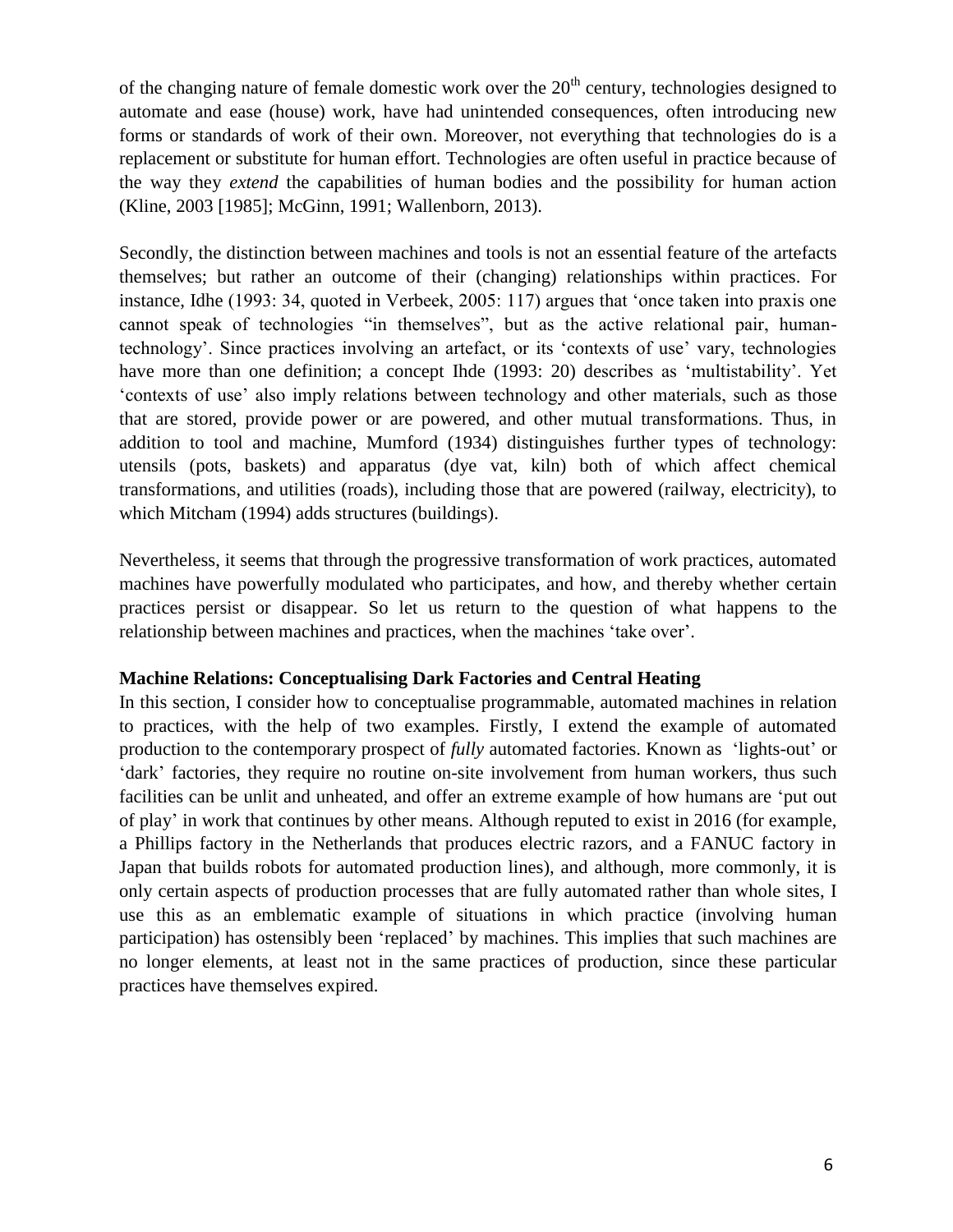My second example is of another technology designed to operate independently of ongoing input on the part of active practitioners: central heating. The operation of central heating systems is not necessarily accompanied by or contingent upon the heating-directed activities of people; nor is central heating a necessary component of the many other possible practices that are, at times, performed in heated spaces. In other words, there is a sense of decoupling or divergence between the heating 'work' carried out by central heating systems and the flows of human activity that transpire within the same automatically heated sites.

The question, then, is how are these 'machines', both of which independently carry out transformations on other materials (fuels, water, air, components and other 'raw' materials), to be analysed in a system of thought organised around practices defined as distinctly bodily doings and sayings? If these operations fall outside the scope of practice-based analyses, then a lot of what constitutes the social world through the progressive accumulation of ever-more complex and 'intelligent machines' (Schatzki, 2002: 179) may be lost from view. For understandings of consumption, particularly of energy as used to power all sorts of socialmaterial processes and practices, along with the many other resources that are transformed as a result, this would be deeply problematic.

Below, I consider several ways in which such technologies may be figured in relation to practices. Firstly, they can be positioned as part of interconnected agglomerations of practices, in which, secondly, people and technologies are mutually 'engaged' in various ways and which are, thirdly, organised by reference to cross-cutting end-oriented processes.

## *Extending Practices: Systems and Constellations*

 $\overline{a}$ 

If bodily doings and sayings in dark factory production and central heating are reduced, and routinely removed, do (former) production and heating practices dissolve and disappear? Or are they still carried on by the machines? There is a distinction to be drawn here: it is fully consistent with Shove et al.'s (2012) framework, and with Schatzki's theory of practices (2002; 2010), to claim that the processing machines undertake is not *in itself* a practice, if there is no bodily activity that is a part of this process. This suggests that, indeed, *some* production practices may disappear as production tasks are automated. But this is not to say that such automated processing is not still *part* of a practice or sets of practices or, in Schatzki's approach, adjoined or bundled to them.

The concept of practices might be 'extended' to include the operation of machines that share or take over the same tasks as human practitioners but which occur at some temporal or spatial distance from a range of human-enacted activities. For instance, Schatzki (2010: 137) refers 'to the practice of warming houses'. This is a collective and dispersed definition of practice in which no single performance or practitioner carries out *the* practice of heating houses at any one time. Rather it is achieved across the distributed activities of builders, engineers, planners, plumbers, safety regulators, window and insulation fitters, energy companies as well as the

<sup>&</sup>lt;sup>2</sup> The boundaries of these 'machines' as artefacts is not straightforward, yet if defined as complex collections of artefacts of different kinds that share certain tasks or roles, reference to central heating systems and factories as single machines makes more sense.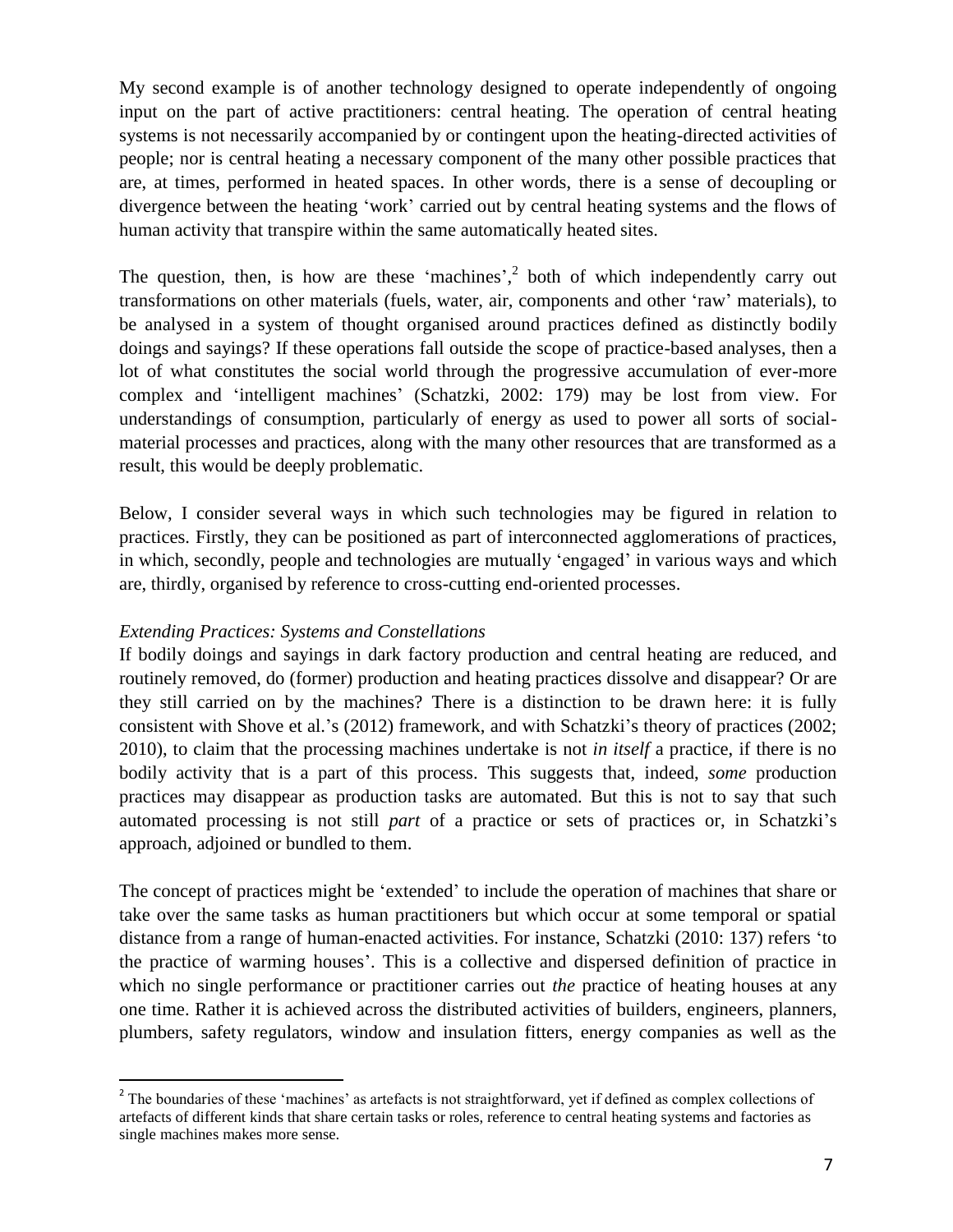efforts of inhabitants to understand and configure systems, as they 'set things up' (Schatzki, 2010: 129).

From this point of view, there might not be much difference between thinking about automated machines as part of a wider set of practices, as opposed to being part of *a* single (but broader) practice. However, the former is preferable if we choose to work with a 'tighter' definition of practices, and if we reserve this term to describe activities that are meaningful and identifiable to their practitioners. This strategy gives us more opportunity to think through what these lessthan-direct relationships between practices and technologies mean for analysing change.

To conceptualise larger sets of practices, and the forms of interconnection that characterise them, a number of concepts have been suggested. For instance, Shove et al. (2012) differentiate between bundles and complexes of practices, depending upon how interdependent and necessary are the interconnections between them. Kemmis et al. (2012) formulate inter-practice relationships in terms of ecologies of practices, whilst Watson (2012) refers to a 'systems of practice' approach. In contrast, Schatzki (2002; 2010; 2015) provides a multiply interconnected account in which practices are linked to other practices, arrangements to other arrangements, and practices to arrangements, the latter forming bundles. Bundles connect to other bundles forming constellations, which together form a plenum, 'an immense maze of interconnected practices and arrangements' (Schatkzi, 2015: 16).

Positioned as elements that circulate and play roles in multiples practices, materials (just as with other elements) are important in conceptualising how practices relate to one another. For instance, they might be shared or competed for. In addition, the products of one practice often serve as inputs to others, forming the basis for sequences and other temporal connections (Shove et al., 2012; Nicolini, 2012). In such ways, 'material systems' like infrastructures coordinate and configure connections between practices in 'a trellis-like framework through and around which the combining and loosening of practice complexes occurs' (Shove et al. 2015: 10; see also Shove, 2016). In fact, reconfigurations in the ways that practices connect, bundle together or compete, is one of the key mechanisms identified by Shove et al. (2012) through which social change occurs. Conceptualising materials as elements helps to recognise and follow these dynamics. So can automated machines be positioned as elements within systems of practice? Or might such materials also play other roles in these systems?

In the case of dark factories, just as with central heating, we can identify a range of related practices in which the factories, their component machines, and the inputs and outputs of their processing (raw components and products) might represent elements: in the activities of managers, engineers, mechanics, designers, marketeers, delivery drivers and so on. So whilst the practice of directly operating the production machines on a day-to-day basis may have disappeared, there is a whole system of other practices that remain firmly interconnected with the now fully automated machines. Below, I consider how these connections might be analysed by reference to an extended notion of the production process.

At the same time, it seems that the dark factory and its machines do not feature in associated practices in the same ways; in some, such as management practices, the machines might not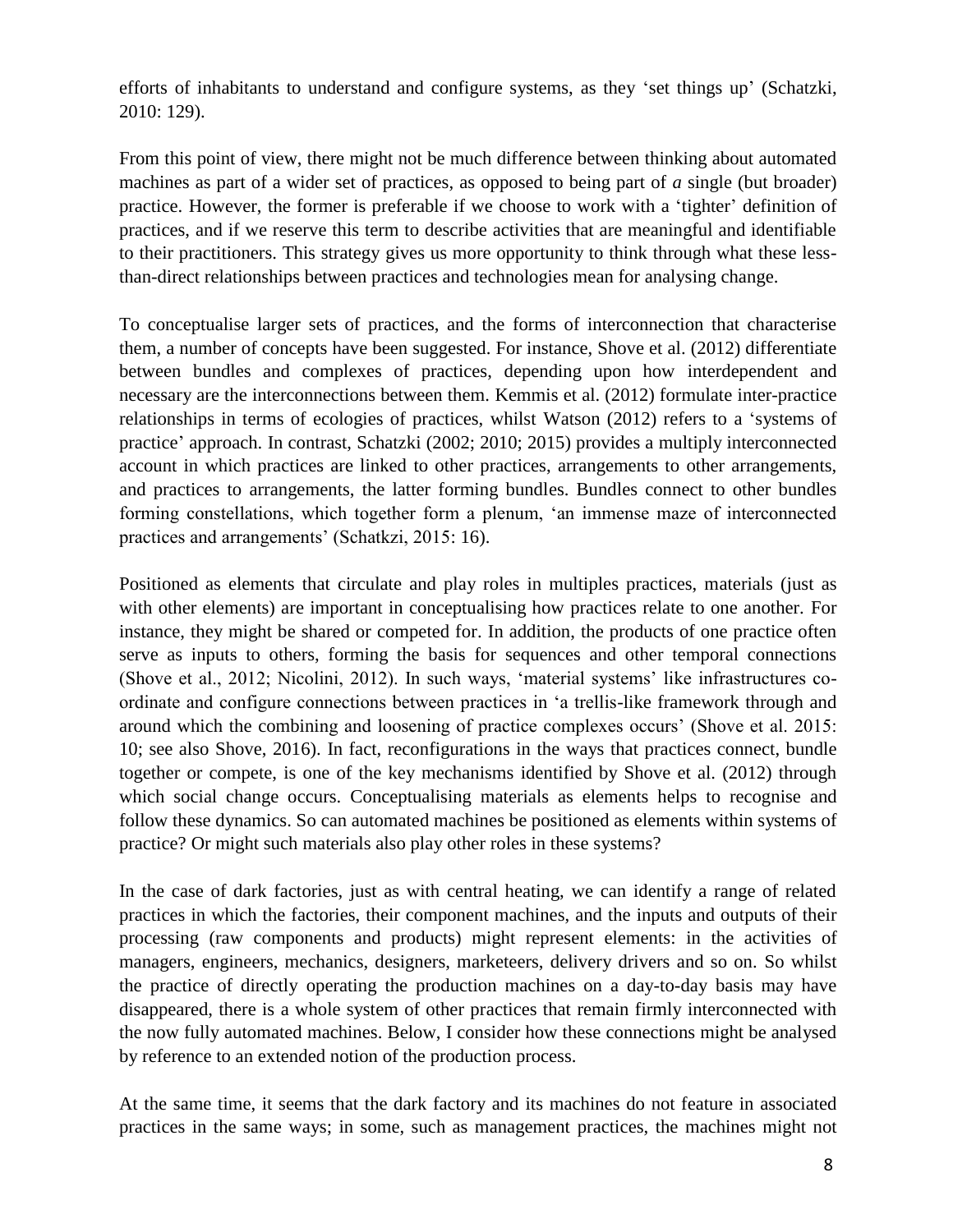have any direct or immediate material role in enacting such practices. Similarly, in the case of central heating, despite the range of practices that enable the operation of such machines, their primary significance resides their ongoing detachment from practice. Thus, to situate automated machines *as elements* of potentially multiple practices is only a partial answer to the question of how to conceptualise them. Questions about the nature of these relations remain, and if anything, are deepened by bringing into view the variety of practices to which central heating systems and dark factories connect. This observation is not unique to automated machines, but the examples are useful for exploring at least some of the variety of roles that technologies may play. So before returning to the question of how to conceptualise systems (or constellations) in which central heating and dark factories are embedded, it is important to further consider what roles these technologies may play in them.

#### *Human-Technology Relations*

To do so, I turn to Ihde's (1990) phenomenological analysis of the relations between humans and technologies as implied in praxis or action. He outlines three major kinds of relationships: a) mediation, in which humans relate to the world via technologies, as tools or perceptual extensions of the body (embodiment relations) or through which the world is represented (hermeneutic relations); b) alterity relations, in which technologies are acted upon and interacted with; and c) background relations, in which technologies shape experience by remaining in the background. In fact, Ihde uses the very example of central heating to illustrate the latter:

'…there is some necessity for an instant deistic intrusion to program or set the machinery into motion or to its task. I set the thermostat; then if the machinery is high-tech, the heating/cooling system will operate independently of ongoing action.'

Ihde (1990: 108)

Central heating systems imply a close interaction between bodies and the technology but one that is not necessarily dependent upon ongoing practices. The purpose of automated central heating is to promote the experience of physical, bodily comfort, but to do so automatically, that is, to minimise the time and timing of any attention required. Thus, 'in operation, the technology does not call for focal attention' but as an 'absent presence, it nevertheless becomes part of the experienced field of the inhabitant, a piece of the immediate environment' (1990: 109).

Ihde (1990) argues that such relations are relative to practices, and as noted earlier, artefacts can exist in more than one kind of relation. Thus, when the central heating system breaks down, or when it is programmed or installed, it is the focus of attention, it is worked upon directly and the technology and its processes are in full view (in a focal, alterity relation). Incidentally, when engaged with heating in this manner, a plumber might act on the heating system with a spanner; and if very skilled, the spanner withdraws from his/her attention, becoming an extension of his/her body in practice (an embodiment relation).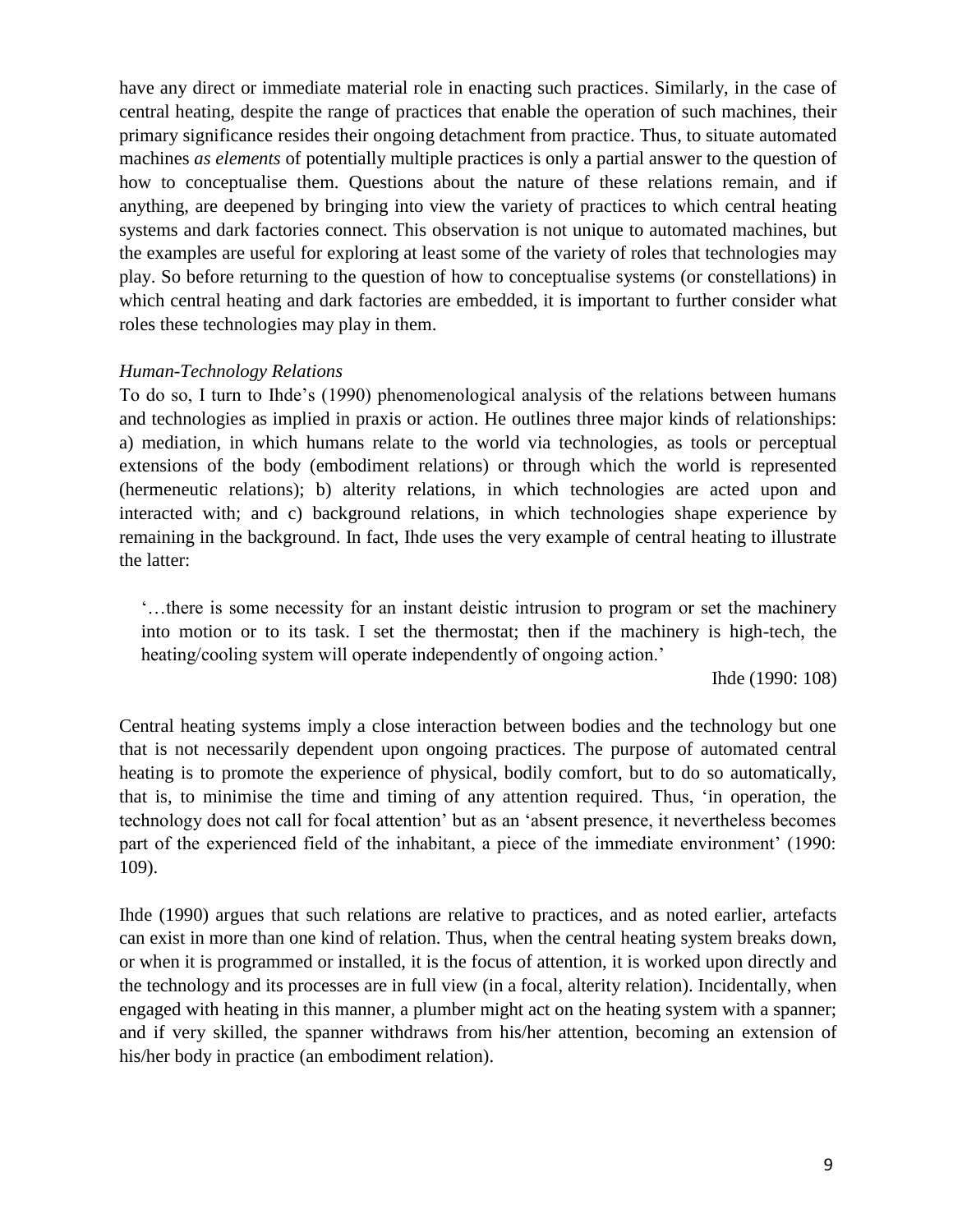Dark factories are similarly figured in sets of practices that define them differentially as machines to be acted upon, tools to be acted with, or part of the background field of other practices. Yet the relationship between operator-bodies and fully automated factories is one of more thorough decoupling, not just backgrounding. Other practices do necessitate bodily copresence at the factory and direct manipulation, as in the case of engineers maintaining the machinery. But it might be argued that the absence of operators per se from the core process of production implies that such a process is itself is largely 'bracketed off' from practice and in so doing 'black-boxed' as if it were a single technology or artefact in its own right. Thus, although a dark factory is more than one machine it may be figured as a singular entity in certain humantechnology relationships.

Intriguingly, relationships between dark factories, and practices like management, design or marketing, become rapidly complex: they are multiply mediated by other technologies, and practices, and may be thought to exist between groups of people (organisations or 'corporate bodies') rather than single human beings. In addition, some of these relationships with materials are not themselves necessarily material: or rather, in this case, they don't involve the material substance of the factory directly. In Schatzki's (2012: 4) terms 'thoughts and imaginings' about dark factories must be an aspect of design and management practices, and they (intentionally) link together these practices and material arrangements. But do thoughts and imaginings qualify as *material* elements of the performance of these practices?

Whilst this is an intriguing question, I wish simply to note some of these additional 'modes' in which technologies might be 'engaged' in practices: as acted on practically or in thought, as acted with or through, and as acting in the background. I also wish to underline the point that these are relational roles that for any one technology may be more or less apparent from moment to moment, within and across the different practices that 'surround' them.

## *Extended Processes: Patterns of Temporal Relations and Material Flows*

In thinking about the systems of practice in which central heating and dark factories are situated, a discussion of the extended range of potential human-technology relationships suggests that such systems are materially inter-connected through more than the circulation of the material elements of performance. Following Schatzki, I will refer to these agglomerations as constellations, that is, as interconnected nets of materials and practices. In taking this approach I still consider practices to be constituted through elements of materiality; yet I wish to also show how materials are inter-connected to one another in flows and complex interactions which may be decoupled from performances, the very fact of which conditions the sequences and other connections that form between practices. Let me elaborate.

Even apparently passive objects *do* things when they are not being actively mobilised in practice at a particular time. For instance, roofs are useful precisely because, once set up, they do not need to be attended to in order to keep out the rain. Such 'passive' material interactions include storing, channelling or providing surfaces, and may apply to clothes, teacups, buildings, and so on. The fact that things tend to remain 'set up' in absence of human interaction is also significant: that furniture, equipment, roads and so on remain where they are put thereby holds space open in which practices can readily take place, at another time. Practices are therefore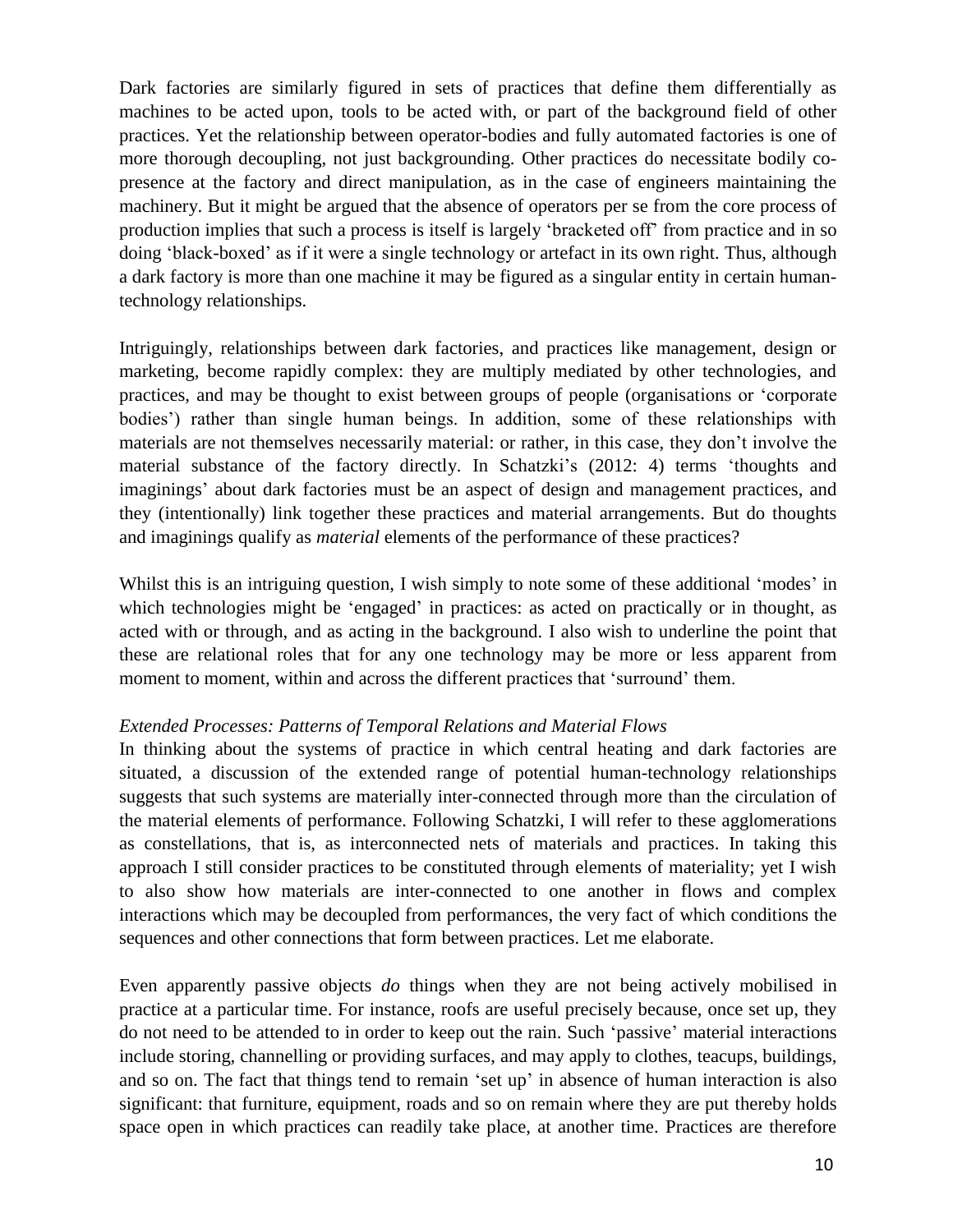connected to such material arrangements and interactions temporally, that is, in various intermittent sequences that might involve setting up, monitoring, maintaining, and putting away.

The same is true of relationships between materials that involve active, energy-demanding processes such as the sculpting, welding and mixing that might take place in dark factories, and the burning and pumping that central heating systems perform. In this regard, heating systems are much like automated production factories in that 'they carry on, overtaking the formal roles that, at one time or another, have been assigned to them' (Rinkinen et al, 2015: 12). For example, as Rinkinen et al. (2015) explain, there are significant differences in ways that smallscale wood-fired heating processes organise human inputs compared to those associated with automated central heating systems (Jalas and Rinkinen, 2013). Both require attention but in very different ways, and both follow and reproduce quite distinctive rhythms. In other words, there needs to be a way of accounting for the temporal ordering associated with automated heating or production systems that extend beyond the machines involved and that include various forms of remote or indirect involvement in multiple practices.

In some ways, this is a question of how practices and material arrangements mutually impose order on each other. This is evident in Schatzki's conceptualisation of mutual patterns of causation between machines and practices:

Whenever humans build machines that something other than human effort powers or use living organisms and things for their purposes, the causal contribution to and significance of these entities (and arrangements thereof) for human coexistence is either set up by or otherwise relative to human practices (actions, ends, projects).

Schatzki, 2002: 117-118

Just as practices articulate ends, the achievement of which is likely require at least some temporal and material ordering; certain materials, in their dynamic relations with others, also impose order on the timing and duration of related practices. This might include 'natural' biological processes such as thermoregulation, sleep and eating/digestion and fermentation. Also, according to Leder (1990) automated machines generate temporal demands in relation to the practices required to set-up, maintain and control them. Where such mutually shaping patterns emerge in relation to shared ends, it may be helpful to refer to an *'extended process'* that is organised across the constellation of practices and materials, and that is itself formed by virtue of these inter-relations. Thus defined, extended processes are characterised by sequences of activity and material interactions that are temporally and teleologically ordered, referring not just to the operations of automated machines but to what they help achieve *as part* of constellations. Central heating and automated production (of particular products) are good examples.

In sum, a concept of extended processes (or something similar) may be useful for thinking about how some constellations are organised, how they are reconfigured and even, potentially, reproduced on an ongoing basis. For example, if taken as a unit of analysis, we can analyse how production or heating processes change over time, or how they vary, with the inclusion of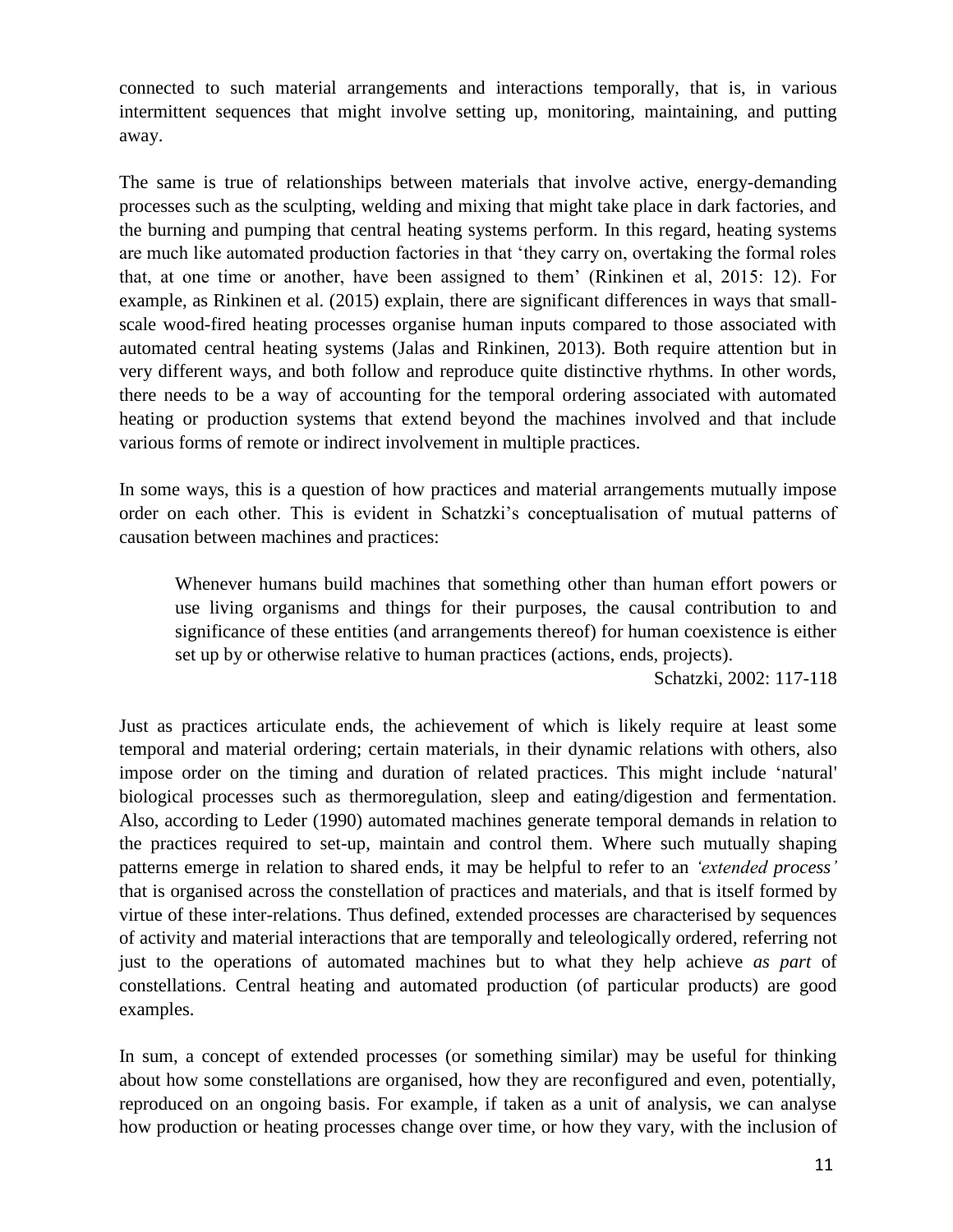different kinds of technologies or practices, and as certain practices disappear and as others emerge. When analysing change, the qualities of these extended processes are important for understanding changes in the temporal and material relations that connect constellations, how such relations and constellations are stabilised, maintained and adapted, and the modes of engagement between humans and technology they call for.

#### **Shifting Constellations: The Distinctive Dynamics of Automated Machines?**

In positioning central heating systems and dark factories within larger sets of practices, I have considered a number of relations through which these automated machines relate to practices (and other materials), in addition to their role as direct material elements. This includes temporal-material patterns and intentional and background relations. In this section, I turn to consider some of the implications of these, now extended, relations for analysing processes of change, again drawing on the examples of central heating and dark factories. In this, I am particularly interested in what might be distinctive about how automated technologies and related practices co-evolve.

I briefly consider five speculative ideas: a) that these dynamics might resemble those associated with the elements of single practices; b) that patterns of human and machinic involvement change across constellations in ways that reflect processes that connect them; c) that processes in which automated machines are embedded might be more stable than those achieved only through practices; and d) that they might also be more readily standardised, e) change more rapidly, and f) that such constellations might become an irreversible yet background-like condition of society.

## *Elements of Systems*

Just as technologies might be situated as constitutive elements of practices, they might also be considered as necessary aspects of the existence and continued reproduction of sets of practices. In arguing that socio-technical systems of mobility can be reframed as systems of practice, Watson (2012: 493) refers to 'systemic elements – including infrastructures, technologies, rules, norms and meanings – which those practices constitute and maintain'. Thus, the idea that single practices change as their elements change can be extended to systems of practices. Importantly, this may apply in the case of elements that are not directly constitutive of, or shared by, all the practices within a system. For example, relationships between practices within a system may be reconfigured by the technological development or redesign of elements of one central, or highly interconnected, practice. Equally, elements may change as the system changes: not only in physical form as objects are redesigned to reflect the ways they are used, but also in the sense that meanings and functions develop as practices, and the relationships between them, change. In effect, this positions automated machines as interpretively flexible and co-evolving technologies-in-use (e.g. Hand and Shove, 2007) in relation to a system of practices, rather than any single practices that involve their direct physical manipulation.

## *Elements of Constellations: Reconfiguring Temporal-Material Patterns*

In a similar way, it makes sense to think of automated machines as elements of processes that are organised across constellations. With the introduction of automated machines, cross-cutting interconnections are reconfigured in ways that matter for types of human and machinic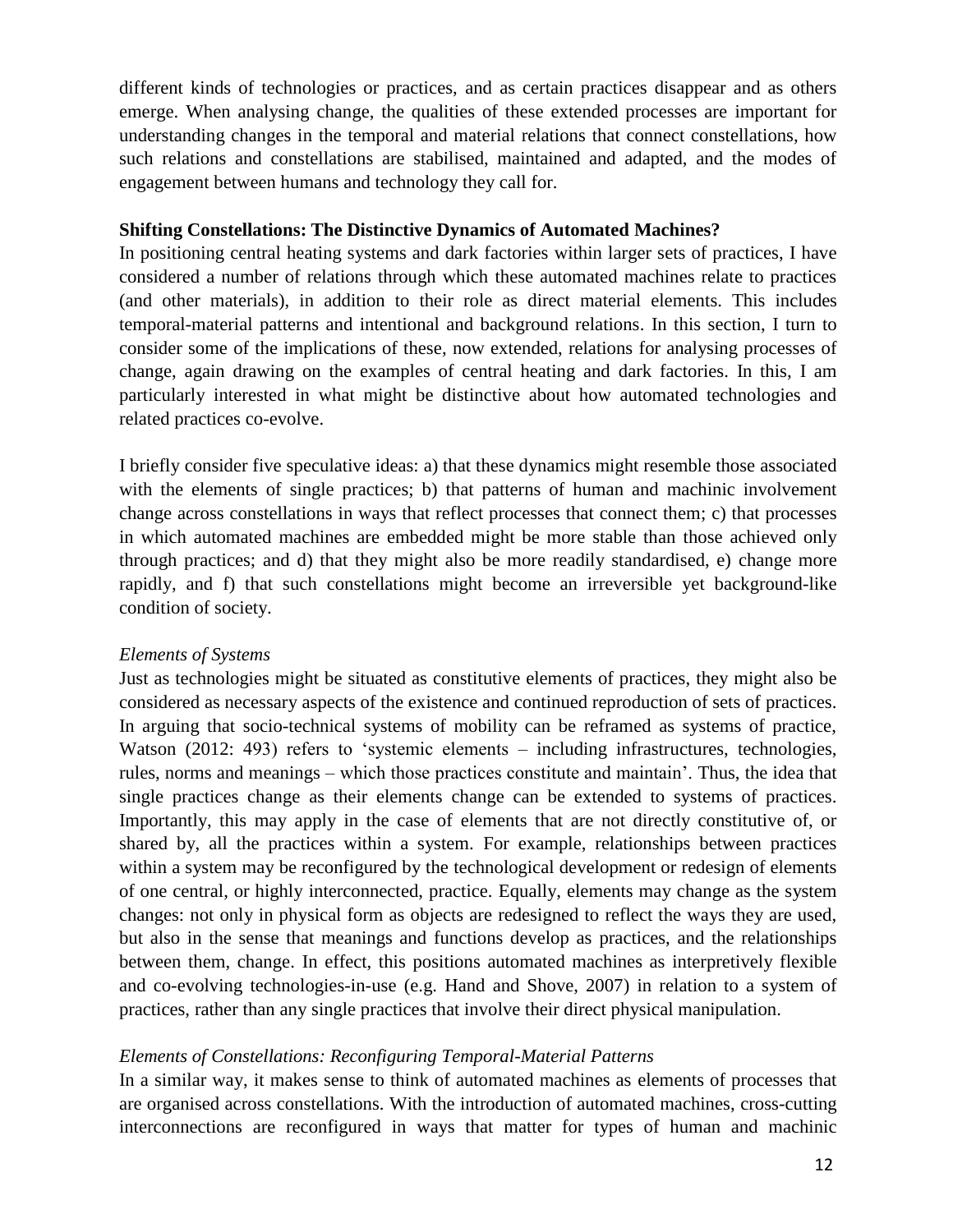participation and for the temporal and material organisation of the whole constellation (here bounded by the processes of production or heating). For instance, automation might involve the re-allocation of person-hours from one practice to another within the constellation, for instance, shifting 'work' from tasks of machine-operation to those of programming and monitoring remotely sensed feedback. This may require quite different skills, with the result that populations of suitably qualified practitioners may also change. In addition, more extensive automation may have further consequences, perhaps entailing changes to delivery schedules or the types of materials used as inputs.

Beyond the 'immediate' constellation  $-$  i.e. the production process itself - other adaptations may follow across a wider sets of practices. For example, automation may render some populations of previous, or would-be, practitioners redundant, thus 'freeing up' time for practices in other constellations. Economic and political changes associated with mass automation are at least partially associated with the re-allocation of time between different sets of practices. And in the case of heating, for example, time not spent collecting fuel and preparing fires may be used for other pursuits, perhaps resulting in less seasonally distinct schedules of activity.

## *Persistence and Stability*

In principle, a largely machinic 'extended' process is likely to evolve differently to one that is largely performed by human practitioners. We might expect such a process to be more stable compared with situations in which practices are continually reproduced through human performance and are consequently subject to ongoing if minor variation. Human performances occur across different spaces, times and settings and this is widely understood as a means by which practices change from within, albeit slowly (Warde, 2005; Røpke, 2009; Shove et al., 2012).

In contrast, certain material arrangements and technologies sustain the stability and durability of practices over time in part because of their physical durability (Latour, 1991; Gieryn, 2002). Thus much like buildings, which do not have to be continually re-performed in practices, even if they often are re-interpreted and re-configured (Gieryn, 2002), it could be argued that fully automated technologies provide something of a stabilising and structuring context to the practices that connect to them, and within the constellations in which they are embedded. For instance, and at a minimum, a process that requires no human intervention presents a different set of challenges for managers caught up in the wider flux of economic, political and industrial changes as compared to situations which involve large numbers of workers with particular skills.

## *Standardisation*

Processes that are largely undertaken by machines can be engineered in ways that seem infeasible for processes that are enacted by people, no matter how 'rationalised', well-regulated or 'mechanical' they are. This suggests that automated systems may be amenable to higher degrees of standardisation. As others have observed, heating and air conditioning technologies are inextricably implicated in global circulations of standardised expectations and actual conditions within buildings (Shove, 2003; Healy, 2008). In part, it was the development of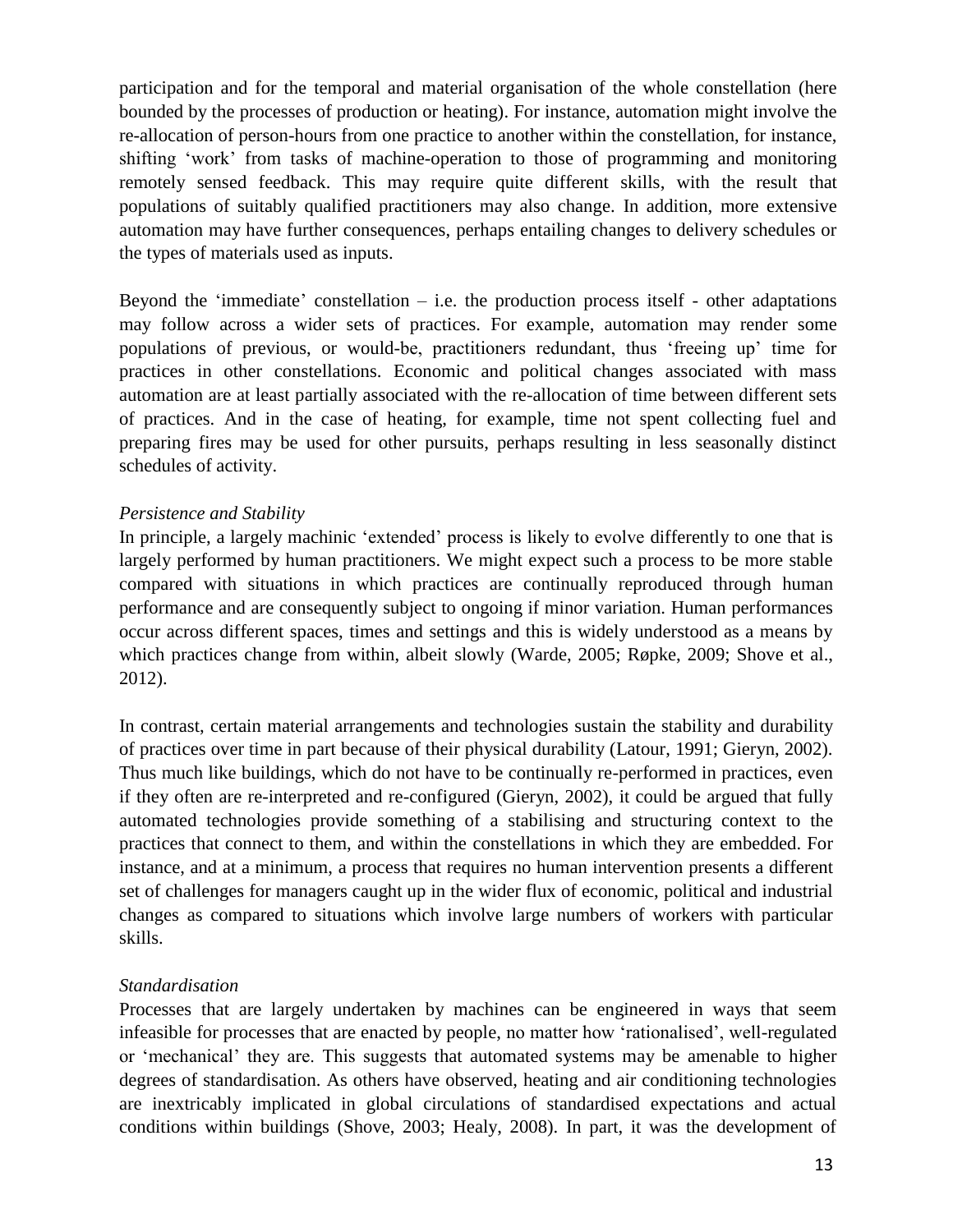machines that could automatically maintain a set point temperature that first raised the question of what indoor temperatures should be like. The scientific process of specifying comfort parameters has subsequently provided a rationale for the promulgation of air conditioning systems that can reliably deliver these fixed conditions, whatever the weather.

## *Rate of Change*

In contrast to the prospect of stability, it is also plausible that a largely machinic or automated process is more amenable to intentional re-engineering or reconfiguration and rapid change than a process that largely depends on human performance. As Schatzki (2013) notes, it is not just technologies that lend durability to social life, but also slowly changing competences and understandings. From this point of view, software updates and new robotics might well outstrip the speed of change in bodily competence. Moreover, by reducing or removing the temporal and material challenges of coordinating and organising human work, such as operating conditions (light, heat, safety), shift patterns and working hours, it may be possible to reimagine and re-organise extended processes in different ways.

## *Irreversibility and Transformation*

As indicated above, production processes, in particular, appear to be transformed through processes of automation. One consequence is that it becomes increasingly difficult, if not impossible, to 'reverse-engineer' these processes of production and return to forms of work powered only by the human body. This may not be the result of any one moment of automation, but rather an outcome of successive sequences of automation and transformation such as those which enable the range of products, infrastructures and even foodstuffs that are common today.

The irreversibility of what were once apparently negotiable distinctions and delegations between bodily and machine-centred work is deepened as competences change: just as new skills, for instance, in controlling and making automated machines emerge, others are lost. More broadly, the economics of work adapts and shifts as 'work' time is reallocated and reevaluated, as competences change and as the 'working' population is re-defined. This adds to a sense of deepening inter-dependence between fully and partly automated production processes and the wider net of constellations in which they are positioned, as both co-evolve. Economic and social organisations predicated on advanced automated production processes emerge, as these processes and systems become part of the more materially durable fabric of society, much like buildings or roundabouts.

## **Discussion**

It seems obvious that practices, technologies, bodies, and other material and immaterial flows are intimately and variously related in ways that shape and are shaped by each other. It is hardly contentious to claim that they co-evolve. However, it is more difficult to differentiate and conceptualise the kinds of relationship and modes of change involved in this co-evolution. To date much of the discussion about how practices emerge, transform and disappear has focused on objects that are manipulated and used. Thus conceptualised, technologies are seen as one of several interlinked elements of practices between which a number of recursive dynamics can be traced, including connections to other practices. As others have noted, this is not the only way in which material relations figure in the dynamics of practice, meaning that it is important to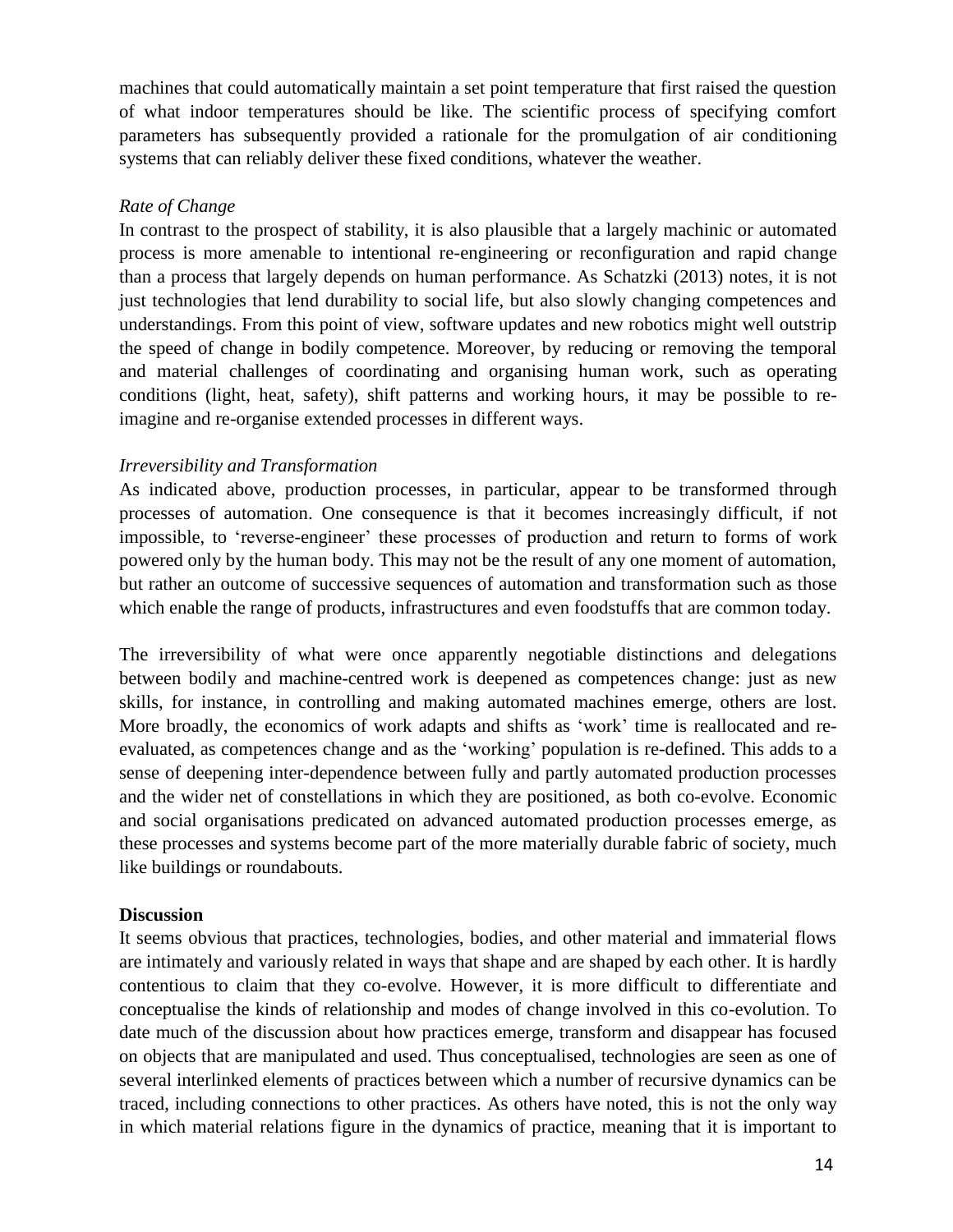'unpack' and differentiate between the distinctive roles that different materials and arrangements play in practices and their dynamics (Shove, this volume; Shove et al., 2015; Rinkinen et al., 2015).

In this chapter, I have furthered this discussion by focusing on relationships between practices and automated machines. Such relations are marked by the relative absence and decoupling of human practitioners rather than being defined by forms of inter-linkage and co-participation. At the same time, I have shown that such machines are indeed embedded in wider sets of practice, and that when viewed in these terms, entire factories might be considered as technologies-inuse at a more aggregate scale. Even so, modes of 'engaging' with or relating to fully automated technologies differ significantly from direct interactions with tools that are handled. This suggests that different dynamics may operate in constituting and transforming the constellations in which automated machines are embedded, as compared to processes that are reproduced through active human participation. The implications are ambiguous: it seems that machinic arrangements are at once seemingly more stable and at the same time more open to intentional re-design than processes that are reproduced by multiple, variously skilled bodies.

At a more general and equally speculative level, a distinction between tool and machine-based relations points to two primary modes of social reproduction: one of practices and one of 'extended processes', as sets of procedures organised around a particular project or end. In many cases, practices and processes overlap. Where projects involve machinic and other material processes, the roles of things are heavily interconnected and co-ordinated with and by doings and sayings. However, through more sophisticated forms of control, learning and interconnections with other machines, some machinic operations become increasingly independent, only requiring setting up, adjustment and maintenance: activities which are typically concentrated amongst a smaller group of practitioners.

The practical, political implications of such generic shifts are uncertain. However, the bracketing off, or decoupling, an increasing array of (ever expanding) processes from the realm of human-centred practice suggests that the dynamics of at least some areas of practice depend upon the operation of ever more complex material structures and infrastructures. Moreover, as sophisticated, digital control technologies are integrated with complicated mechanical procedures, as in the case of fully automated factories, the boundaries of technological artefacts may be re-constituted. As they get 'bigger' such technologies cannot be 'used' by single bodies, nor can they be interacted with directly – though they are clearly worked on and 'used' but in a different more distanced sense. In addition, through their routine operation, they stand in something like a background-relation to larger systems of practice, simultaneously constituting and reconfiguring them in subtle and indirect ways.

Attending to these kinds of practice-material relationships is challenging. It calls for a willingness to simultaneously think beyond the body, and to consider to a range of relationships less familiar than those of direct manipulation and perception, whilst, at the same time being able to account for the ways in which these less-than-direct relationships remain anchored in the bodily doings and sayings of which practices are composed.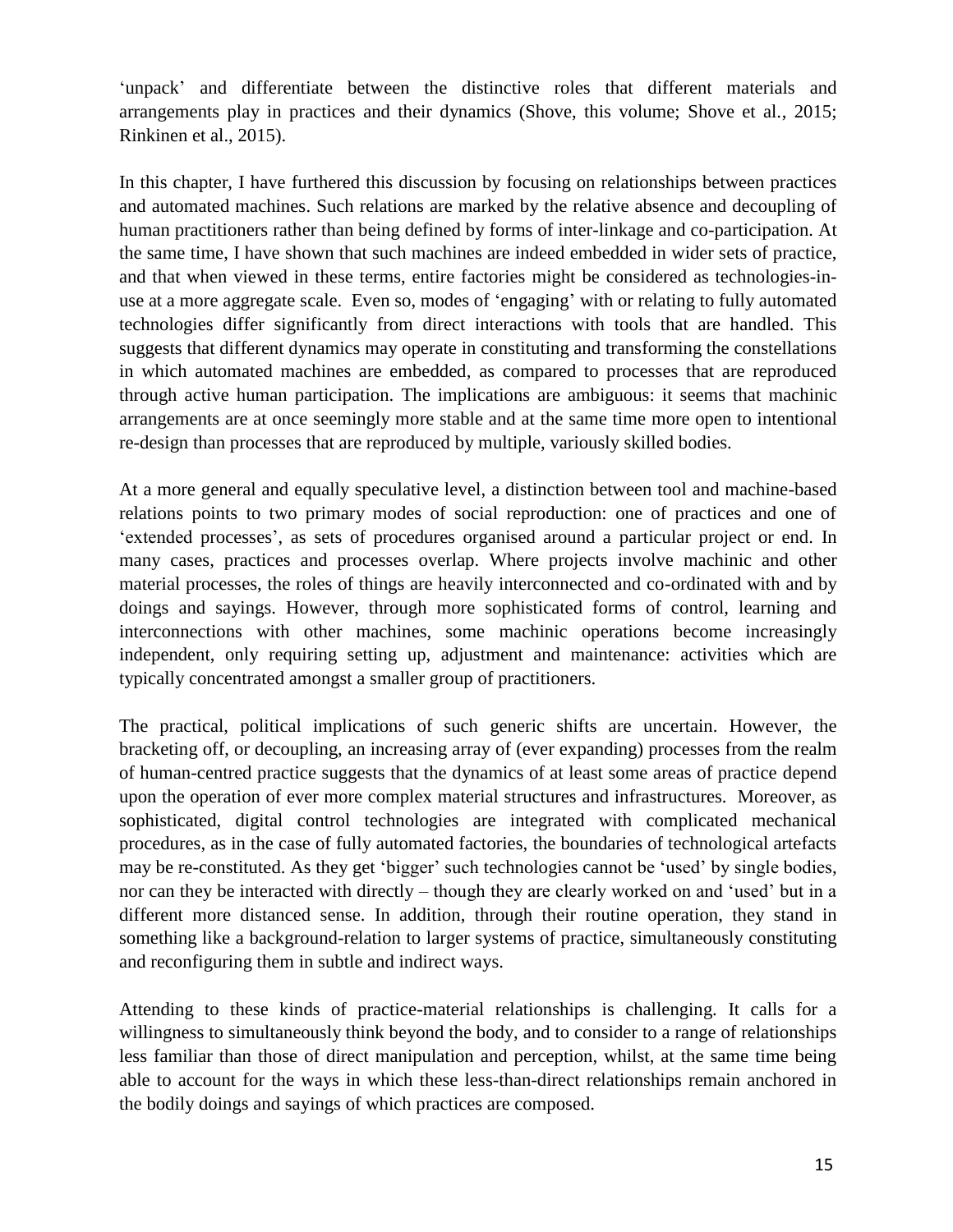#### **References**

- Cowan RS. (1989) *More work for mother: the ironies of household technology from the open hearth to the microwave,* London: Free Association Books.
- Ford M. (2015) *Rise of the Robots: Technology and the Threat of a Jobless Future, Basic* Books.
- Gieryn TF. (2002) What buildings do. *Theory and society* 31: 35-74.
- Hand M and Shove E. (2007) Condensing Practices: Ways of living with a freezer. *Journal of Consumer Culture* 7: 79-104.
- Healy S. (2008) Air-conditioning and the 'homogenization' of people and built environments. *Building Research & Information* 36: 312-322.
- Heilbroner RL. (1967) Do machines make history? *Technology and Culture* 8: 335-345.
- Ihde D. (1990) *Technology and the lifeworld: from garden to earth*: Bloomington : Indiana University Press.
- Ihde D. (1993) *Postphenomenology: Essays in the Postmodern Context*, Evanston: Northwest University Press.
- Illich I. (1973) *Tools for conviviality,* London: Calder and Boyars.
- Jalas M and Rinkinen J. (2013) Stacking wood and staying warm: Time, temporality and housework around domestic heating systems. *Journal of Consumer Culture*.
- Kemmis S, Edwards-Groves C, Wilkinson J, et al. (2012) Ecologies of practices. *Practice, learning and change.* Springer, 33-49.
- Kline SJ. (2003 [1985]) What is Technology. In: Scharff RC and Dusek V (eds) *Philosophy of technology: the technological condition: an anthology.* Malden, Mass.; Oxford: Blackwell Publishers, 210-212.
- Latour B. (1991) Technology is society made durable. In: Law J (ed) *A Sociology of monsters : essays on power, technology, and domination.* Sociological Review Monograph N°38, 103-131.
- Latour B. (2005) *Reassembling the social: an introduction to actor-network-theory*, Oxford: Oxford University Press.
- Leder D. (1990) *The absent body,* University of Chicago Press.
- McGinn RE. (1991) *Science, technology, and society,* Englewood Cliffs, N.J.: Prentice Hall.
- Mitcham C. (1994) *Thinking through technology: the path between engineering and philosophy,* Chicago: University of Chicago Press.
- Mumford L. (1934) *Technics and Civilization*, London: Routledge.
- Nicolini D. (2012) *Practice theory, work, and organization: an introduction, Oxford: Oxford* University Press.
- Pantzar M and Shove E. (2010) Understanding innovation in practice: a discussion of the production and re-production of Nordic Walking. *Technology Analysis & Strategic Management* 22: 447-461.
- Reckwitz A. (2002a) The Status of the "Material" in Theories of Culture: From "Social Structure" to "Artefacts". *Journal for the Theory of Social Behaviour*: 195-217.
- Reckwitz A. (2002b) Toward a Theory of Social Practices: A Development in Culturalist Theorizing. *European Journal of Social Theory* 5: 243-263.
- Rinkinen J, Jalas M and Shove E. (2015) Object Relations in Accounts of Everyday Life. *Sociology* 49: 870-885.
- Røpke I. (2009) Theories of practice New inspiration for ecological economic studies on consumption. *Ecological Economics* 68: 2490-2497.
- Schatzki TR. (2001) Introduction: Practice Theory. In: Schatzki TR, Knorr-Cetina K and Savigny EV (eds) *The practice turn in contemporary theory.* New York: Routledge, 1-